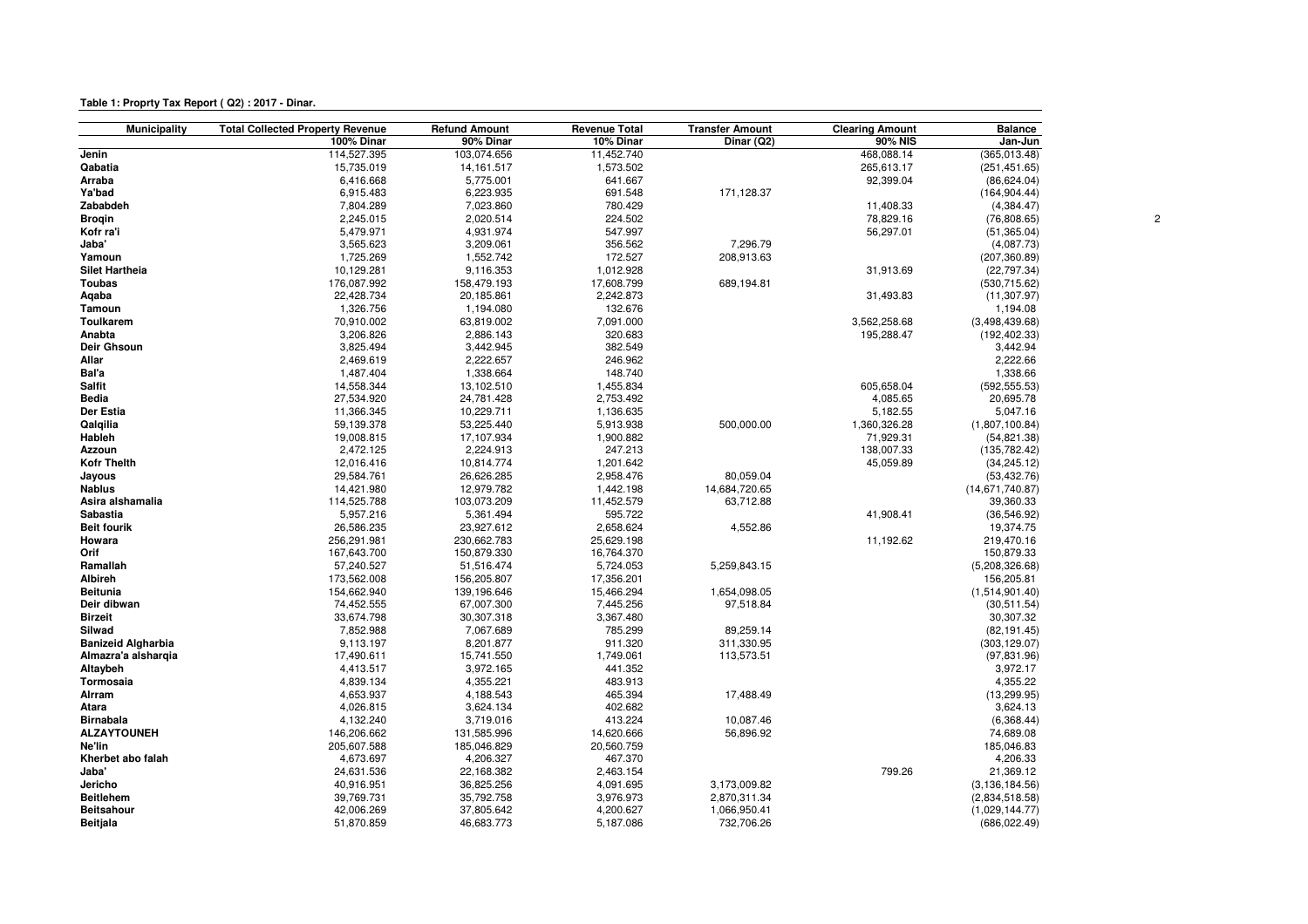| Akhader           | 13,653.142    | 12,287.828    | 1,365.314  |               |              | 12,287.83        |
|-------------------|---------------|---------------|------------|---------------|--------------|------------------|
| Aldoha            | 27,656.090    | 24,890.481    | 2,765.609  |               |              | 24,890.48        |
| Beit fajjar       | 42,554.296    | 38,298.866    | 4,255.430  |               | 2,579.16     | 35,719.71        |
| Beit ta'mar       | 11,402.693    | 10,262.424    | 1,140.269  |               |              | 10,262.42        |
| Tgou'             | 57,337.825    | 51,604.043    | 5,733.783  |               |              | 51,604.04        |
| Kisan             | 23,188.641    | 20,869.777    | 2,318.864  |               |              | 20,869.78        |
| Alobeidia         | 159,800.117   | 143,820.105   | 15,980.012 |               | 6,704.53     | 137,115.58       |
| Abu dis           | 135,548.098   | 121,993.288   | 13,554.810 |               |              | 121,993.29       |
| Alezaria          | 63,217.939    | 56,896.145    | 6,321.794  |               | 48,100.43    | 8,795.72         |
| Alkhalil          | 20,049.072    | 18,044.165    | 2,004.907  |               | 601,074.95   | (583,030.79)     |
| Halhoul           | 8,189.724     | 7,370.752     | 818.972    |               | 76,725.31    | (69, 354.56)     |
| <b>Beit ommar</b> | 6,171.531     | 5,554.378     | 617.153    |               | 129,874.56   | (124, 320.18)    |
| Bani neim         | 4,144.945     | 3,730.451     | 414.495    |               | 76,684.21    | (72, 953.76)     |
| Edna              | 5,173.060     | 4,655.754     | 517.306    |               | 48,446.95    | (43,791.20)      |
| <b>Taffouh</b>    | 85,115.406    | 76,603.865    | 8,511.541  |               | 105,372.69   | (28, 768.82)     |
| Kharas            | 16,614.999    | 14,953.499    | 1,661.500  |               |              | 14,953.50        |
| Tarqoumia         | 134,930.234   | 121,437.211   | 13,493.023 |               | 71,708.41    | 49,728.80        |
| Alshyoukh         | 32,487.630    | 29,238.867    | 3,248.763  |               | 83,643.64    | (54, 404.77)     |
| Alarroub          | 113,035.582   | 101,732.024   | 11,303.558 |               |              | 101,732.02       |
| Doura             | 9,335.465     | 8,401.919     | 933.547    |               | 1,402,970.94 | (1,394,569.02)   |
| Alsamou'          | 477,987.867   | 430,189.080   | 47,798.787 |               | 166,864.68   | 263,324.40       |
| Yatta             | 1,138,202.268 | 1,069,433.846 | 68,768.422 | 1,276,590.73  | 59,497.29    | (266, 654.17)    |
| Total             | 5,670,588.61  | 5,148,581.57  | 522,007.05 | 33,139,244.10 | 9,957,986.61 | $-37,967,266.58$ |

Actual exchange rate: 5.163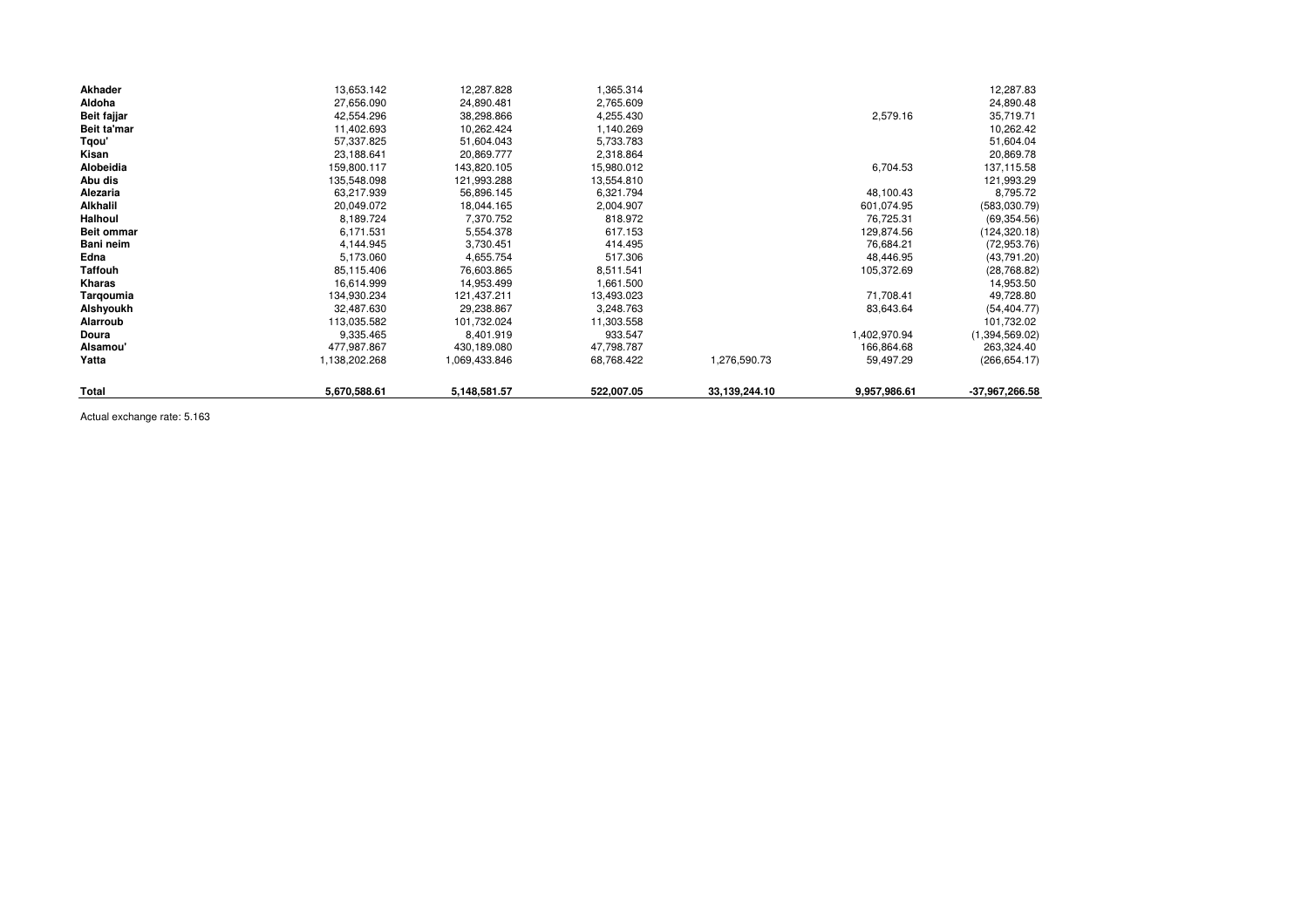| Vocation Liscences Report: q2.2017 |                                                |                        |                       |                                |                                |                     |  |
|------------------------------------|------------------------------------------------|------------------------|-----------------------|--------------------------------|--------------------------------|---------------------|--|
| Municipality                       | Total Collected Liscences Revenue (100%) - NIS | Refund Amount 90% -NIS | Revenue Total 10% NIS | Clearing Amount 90% - NIS (Q2) | Transfer Amount 90% - NIS (Q2) | Balance (Jan - Jun) |  |
|                                    |                                                |                        |                       |                                |                                |                     |  |
| Jenin                              | 32,517.50                                      | 29,265.75              | 3,251.75              | 98,119.35                      | 495,951.30                     | 564,804.90-         |  |
| Qabatia                            | 9,858.50                                       | 8,872.65               | 985.85                | 18,817.20                      |                                | 9,944.55-           |  |
| Arraba                             | 1,976.00                                       | 1,778.40               | 197.60                | 7,567.20                       |                                | 5,788.80-           |  |
| Ya'bad                             | 5,133.00                                       | 4,619.70               | 513.30                |                                |                                | 4,619.70            |  |
| Zababdeh                           | 10,632.00                                      | 9,568.80               | 1,063.20              |                                |                                | 9,568.80            |  |
| <b>Brogin</b>                      | 9,679.50                                       | 8,711.55               | 967.95                | 26,607.15                      |                                | 17,895.60-          |  |
| Kofr Ra'i                          | 28,060.00                                      | 25,254.00              | 2,806.00              |                                |                                | 25,254.00           |  |
| Jba'                               | 51,446.50                                      | 46,301.85              | 5,144.65              |                                |                                | 46,301.85           |  |
| Yamoun                             | 42,130.00                                      | 37,917.00              | 4,213.00              |                                | 1,080.00                       | 36,837.00           |  |
| Sila Alharthia                     | 15,430.00                                      | 13,887.00              | 1,543.00              |                                |                                | 13,887.00           |  |
| <b>Toubass</b>                     | 25,480.00                                      | 22,932.00              | 2,548.00              |                                | 5,719.50                       | 17,212.50           |  |
| Aqaba                              | 2,223.00                                       | 2,000.70               | 222.30                |                                |                                | 2,000.70            |  |
| Tamoun                             | 15,640.00                                      | 14,076.00              | 1,564.00              |                                |                                | 14,076.00           |  |
| Toulkarem                          | 8,364.50                                       | 7,528.05               | 836.45                | 340,409.79                     |                                | 332,881.74-         |  |
| Anabta                             | 9,950.00                                       | 8,955.00               | 995.00                | 14,009.40                      |                                | 5,054.40-           |  |
| Deir Ghsoun                        | 15,486.50                                      | 13,937.85              | 1,548.65              | 12,033.00                      |                                | 1,904.85            |  |
| Allar                              | 90,429.00                                      | 81,386.10              | 9,042.90              | 3,967.20                       |                                | 77,418.90           |  |
| Bal'a                              | 13,194.00                                      | 11,874.60              | 1,319.40              | 2,541.60                       |                                | 9,333.00            |  |
| Salfit                             | 83,591.00                                      | 75,231.90              | 8,359.10              | 63,410.40                      |                                | 11,821.50           |  |
| Beddia                             | 65,885.00                                      | 59,296.50              | 6,588.50              | 27,864.00                      |                                | 31,432.50           |  |
| Deir Istia                         | 201,754.50                                     | 181,579.05             | 20,175.45             | 842.40                         |                                | 180,736.65          |  |
| Qalqilia                           | 3,660.00                                       | 3,294.00               | 366.00                | 235,205.10                     |                                | 231,911.10-         |  |
| Hableh                             | 3,389.50                                       | 3,050.55               | 338.95                | 8,864.55                       |                                | 5,814.00-           |  |
| Azoun                              | 2,557.00                                       | 2,301.30               | 255.70                |                                |                                | 2,301.30            |  |
| <b>Kofr Thelth</b>                 | 72,887.50                                      | 65,598.75              | 7,288.75              | 2,476.80                       |                                | 63,121.95           |  |
| Jayouss                            | 163,446.50                                     | 147,101.85             | 16,344.65             |                                |                                | 147,101.85          |  |
| <b>Nablus</b>                      | 91,234.50                                      | 82,111.05              | 9,123.45              |                                | 156,217.05                     | 74,106.00-          |  |
| Asira Shamalia                     | 58,549.50                                      | 52,694.55              | 5,854.95              |                                |                                | 52,694.55           |  |
| Sabastia                           | 29,302.50                                      | 26,372.25              | 2,930.25              | 64.80                          |                                | 26,307.45           |  |
| <b>Beit Fourik</b>                 | 3,936.50                                       | 3,542.85               | 393.65                |                                |                                | 3,542.85            |  |
| Howara                             | 13,006.50                                      | 11,705.85              | 1,300.65              |                                |                                | 11,705.85           |  |
| Orif                               | 108,267.06                                     | 97,440.35              | 10,826.71             |                                |                                | 97,440.35           |  |
| Ramallah                           | 15,990.00                                      | 14,391.00              | 1,599.00              |                                |                                | 14,391.00           |  |
| Albireh                            | 26,495.50                                      | 23,845.95              | 2,649.55              |                                |                                | 23,845.95           |  |
| Betunia                            | 37,895.00                                      | 34,105.50              | 3,789.50              |                                | 2,331.00                       | 31,774.50           |  |
| Deir Dibwan                        | 174,820.06                                     | 157,338.05             | 17,482.01             |                                |                                | 157,338.05          |  |
| <b>Biezeit</b>                     | 14,370.00                                      | 12,933.00              | 1,437.00              |                                |                                | 12,933.00           |  |
| Silwad                             | 8,250.00                                       | 7,425.00               | 825.00                |                                |                                | 7,425.00            |  |
| <b>Banizeid Algharbia</b>          | 27,700.00                                      | 24,930.00              | 2,770.00              |                                |                                | 24,930.00           |  |
| Almazra'a Alsharqia                | 53,680.00                                      | 48,312.00              | 5,368.00              |                                | 2,570.40                       | 45,741.60           |  |
| Taybeh                             | 53,269.00                                      | 47,942.10              | 5,326.90              |                                |                                | 47,942.10           |  |
| Tormosaya                          | 15,889.50                                      | 14,300.55              | 1,588.95              |                                |                                | 14,300.55           |  |
| Alrram                             | 78,807.00                                      | 70,926.30              | 7,880.70              |                                |                                | 70,926.30           |  |
| Atara                              | 1,514.00                                       | 1,362.60               | 151.40                |                                |                                | 1,362.60            |  |